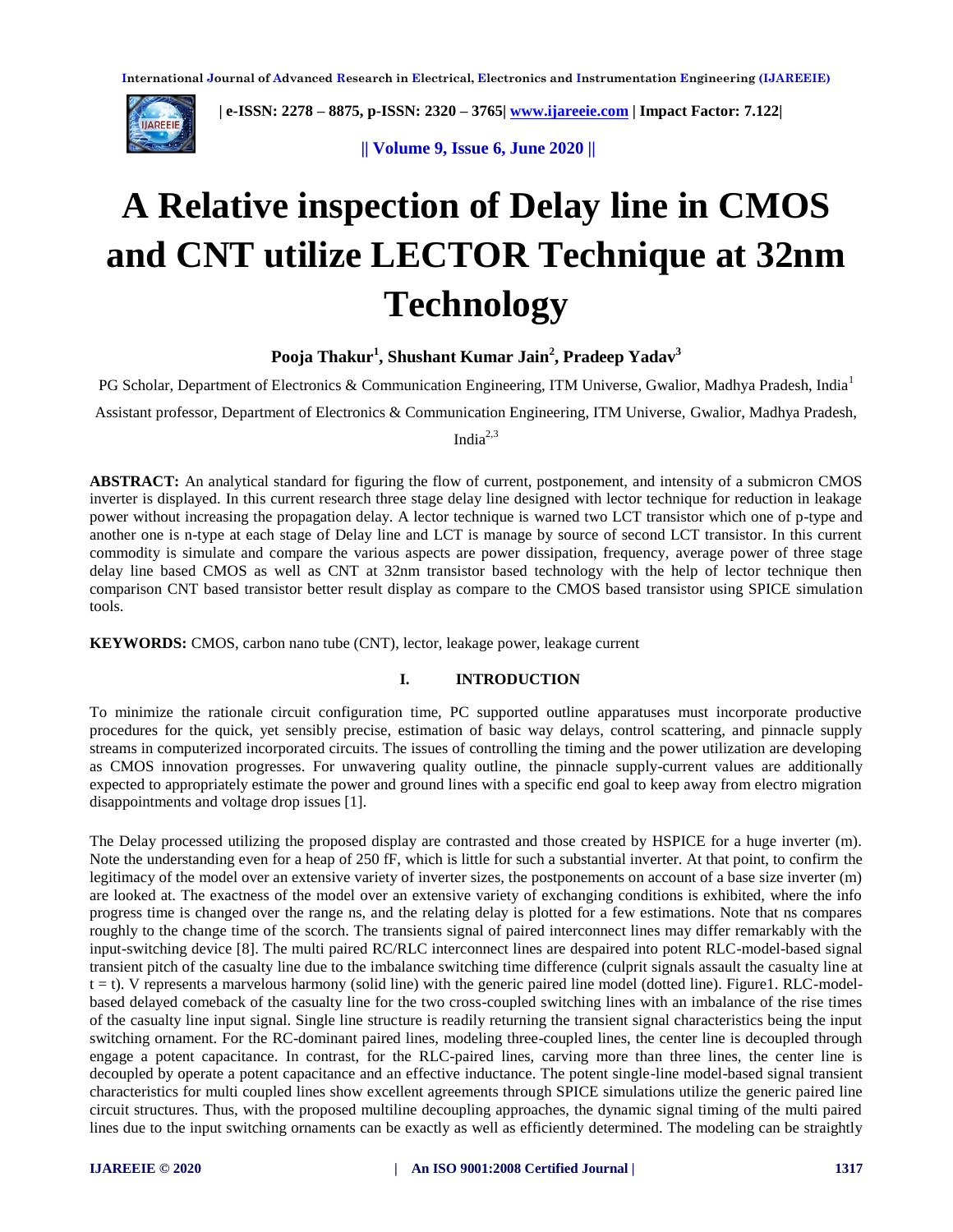

 **| e-ISSN: 2278 – 8875, p-ISSN: 2320 – 3765| [www.ijareeie.com](http://www.ijareeie.com/) | Impact Factor: 7.122|** 

**|| Volume 9, Issue 6, June 2020 ||** 

as well as neat employed for the dynamic timing verification of today's strongly-coupled DSM-based VLSI circuit interconnect.

The resolution of the highest and the maximum delay step is determined via optical delay lines. They reveal the hold up of even the minutest picoseconds ranges amidst the increments which are linear. If the space distance amid input and output fiber optic transceiver is adjusted then also the signal is delayed. This illustrates that as the distance of a light flow is greater amid the two points, the output signal will be hold up simultaneously. There is a limitation of the optical delay being the delay range which is just few 100ps. When there are extremely long delays, there are various optical delay lines which on maintaining their linearity and resolution extend the ranges. But, these are earned on the foundation of the complexity of the system as fiber optic cables are being amidst exhibiting an expensive, fragile and bulky setup. On comparing this system with the existing one there is a reduced system complexity and the costs too [2].

Further, there are two main limitations along with the CMOS delay lines for the conventional ones. The first and the foremost drawback are jitter performance, considerably launching under the picoseconds. On comparing both the CMOS and the optical fiber the former is used more as they reduces the cost and integrates the system as the delay lines which are robust in nature as compared to the latter optical counterparts. The long delay range is linear including the delay steps of high resolution but realizing a long range of delay is mainly the second issue. The delay lines of the CMOS cannot be cascaded as they exhibit a very fine and high resolution whereas optical delay lines can be easily cascaded as the increments of the delay are non-linear. The reason behind it is their nature of complex parasitic capacitance network within the delay elements of delay line. The implementation of PCB is leaded in a complex manner because of the cascading methodology. Thus, there is s necessity of developing a single chip solution for overcoming of the shortcomings [3].

Currently, the complexity of the chip is enhanced and the size of the feature decreases according to the advancement of the VLSI technology, thus enhancing both the size as well as the density of the device circuits. As there is a continuous increase in the lengths of copper and aluminium interconnects technology, some serious issues caused being electromigration and formation of voids in various levels of path interconnect [9]. Because of this reason new materials were introduced like the carbon nano tubes as they were the easiest possible solutions. CNT are made by the graphene sheets and are known as allotrope. In these the sheets are rolled into a cylinder form. the regulation of the graphene sheet rolling examined the chiral indices and the structures of the CNTs. Depending upon the chiral indices of the structure is determined of the CNT, it exhibits zigzag or the armchair structure. The metallic and the semiconductor properties of the CNT depends over the type of the structure as well as the chiral indices. As, the thermal and the electrical properties of these CNTs are excellent, therefore they are in demand now-a-days [4].

## **II. LITERATURE REVIEW**

Jatinderpal et.al in 2014 stated that these CNT multi walled tubes are probing attention and are one of the promising methods regarding the utilization of the nano-electronics in near future. They empired that they revealed the replacement potential above hitch of the chip copper (Cu) as they have huge carrying capacities of current and conductivity. Amongst the integration modules, one of the main constraints of modules is delay on the large scale policy of VSLI. They have explored about the trimming time and insertion repeater attains on that retard for both couples of MWCNT and Cu utilize the various nodes of the methods i.e. 32 nm and 22 nm respectively. The current articles trades in amidst voltage scaling effects in the repeaters for lengths of long interconnect in the modules of VSLI regarding the propagation delay. The reduction in the propagation delay can be attained amidst enhancing in bias repeater voltage at various interconnects of various length and nodes of technology of 32 nm and 22 nm respectively [6].

Majumdar et.al in 2012 stated that the accurate hierarchy modeling for the interconnect bundle for the assorted CNT. They also proposed various bundled structures based above the hierarchical structure. These proposed for different arrangements for single walled CNTs too MWCNTs. Utilize an equivalent single conductor all various model of the bundle of assorted CNTs was also developed. This assorted CNT was constructing through the combination of single walled CNTs and MWCNTs. Below the attained of the dynamic crosstalk; there propagation delay was further compared regarding the structures which were proposed for the assorted CNT bundles. The results indicated that the delay time improves significantly which was introduced or induced via crosstalk regarding the structures in which the peripheral space was occupied via MWCNT and the remaining SWCNT occupied the centre space of the bundle [7].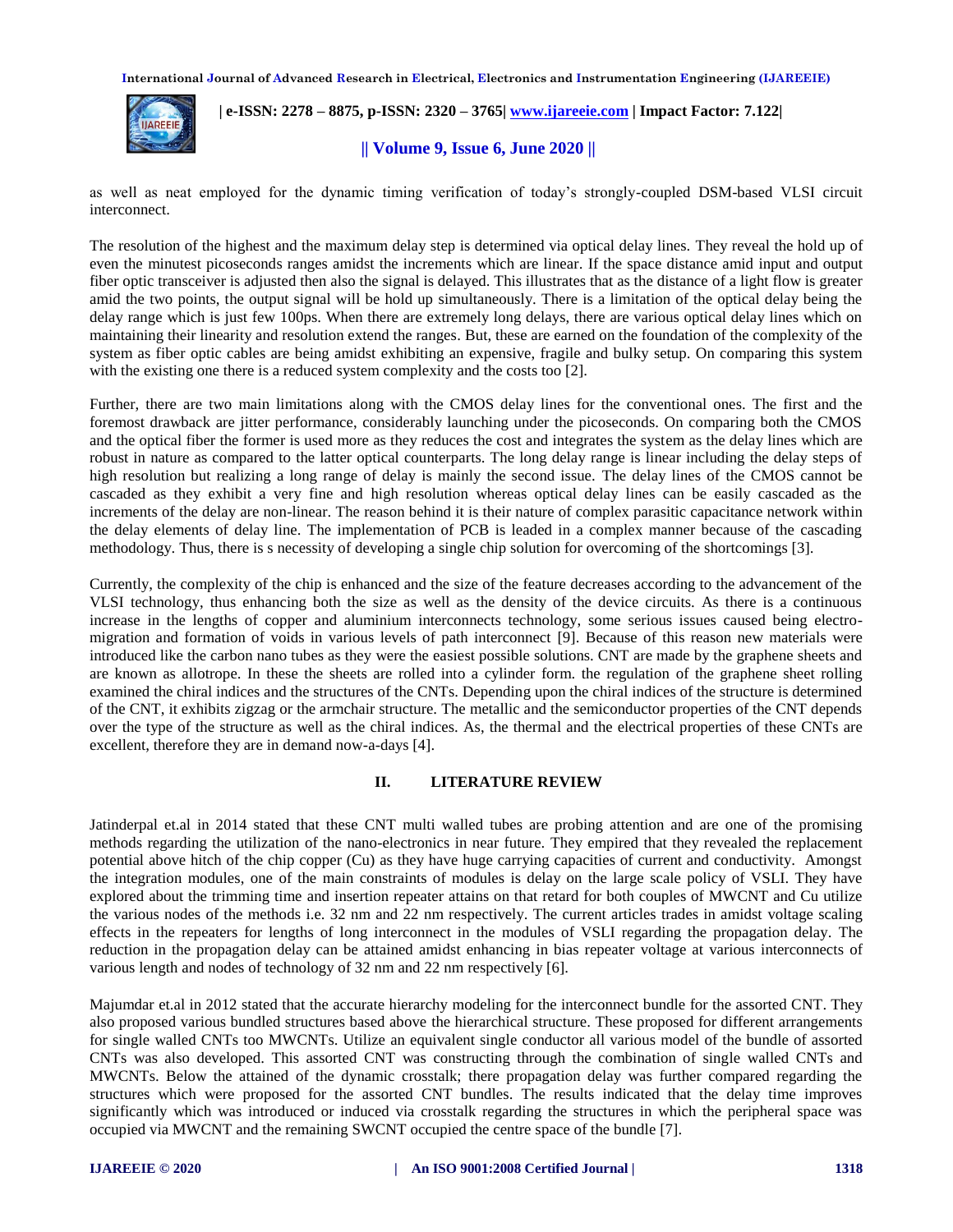

 **| e-ISSN: 2278 – 8875, p-ISSN: 2320 – 3765| [www.ijareeie.com](http://www.ijareeie.com/) | Impact Factor: 7.122|** 

**|| Volume 9, Issue 6, June 2020 ||** 

## **III. RESEARCH METHODOLOGY**

A delay line circuit is a simple way of scheme to reducing power dissipation. CMOS based transistor to be used for design three stage delay line. In this circuit output of first inverter are connected to the input of next inverter and so on. CMOS based three stage delay line as exhibits in figure 1.



Figure 1: Three Stage Delay Line using CMOS Technology

Now design three stage delay line with carbon nanotube transistor based technology because CNT reduce leakage power due to smaller and shorter channel length and CNT made of rolled sheet of grapheme so that it is like a cylindrical shape as showing in a figure (2).



Figure 2: Three Stage Delay Line using CNT Technology

Lector technique to apply in CMOS based three stage delay line as showing in a figure (3). In this circuit six inverters are connected in parallel at each inverter has made of one PMOS and other one NMOS transistor in that circuit.



Figure 3: Three stage CMOS based delay line with lector technique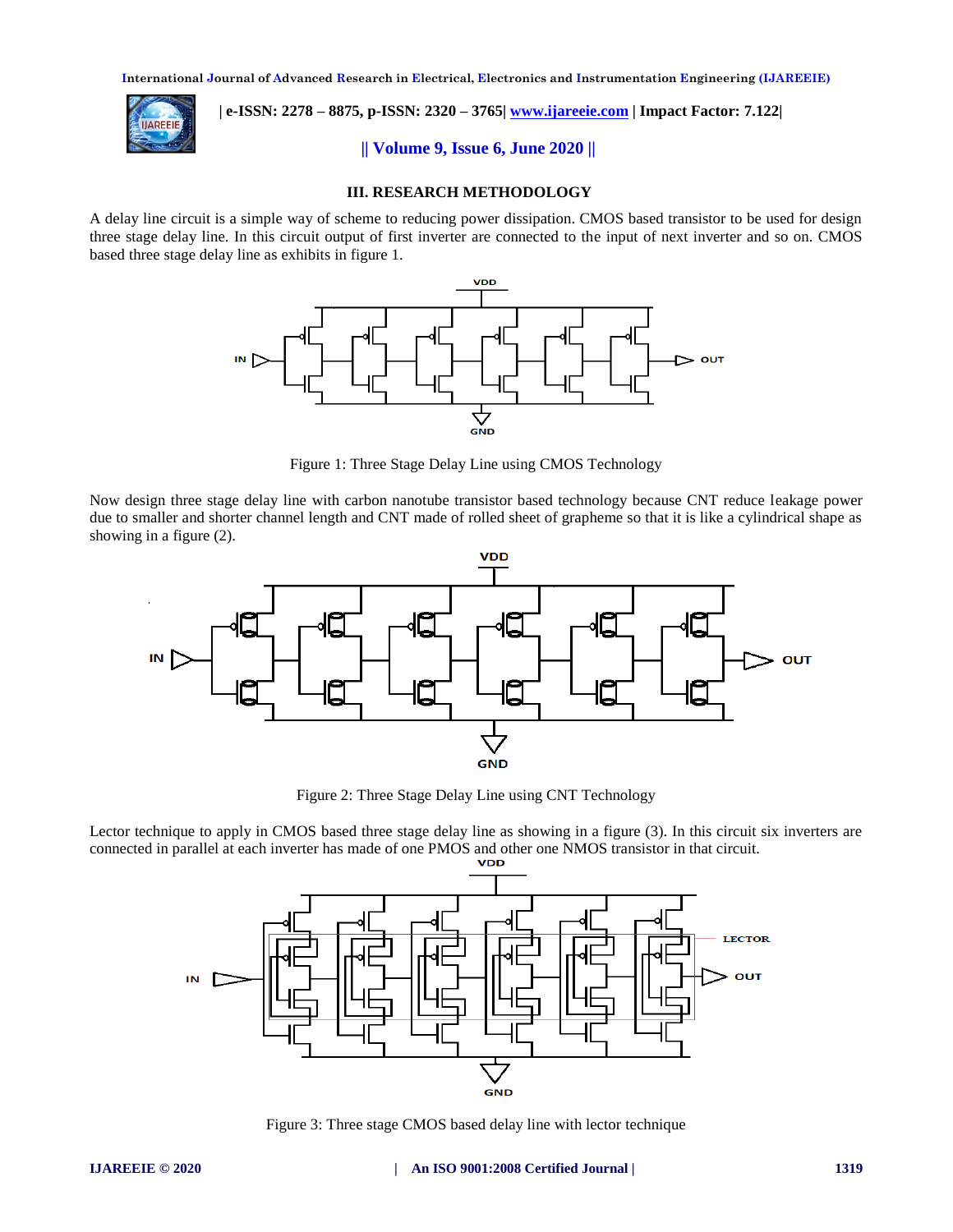

# **| e-ISSN: 2278 – 8875, p-ISSN: 2320 – 3765| [www.ijareeie.com](http://www.ijareeie.com/) | Impact Factor: 7.122|**

## **|| Volume 9, Issue 6, June 2020 ||**

In the control box, Leakage controlled transistor (LCT) is attached in series connection of each five inverter M2 (PMOS) and M3 (NMOS) which are LCT. Leakage controlled transistor are fix among pull up and pull down mesh. Gate terminal M2 is connect to the source of M3 and gate M3 is connect to the source M2. Similarly design CNT transistor based ring oscillator operates lector technique as showing in a figure (4).



Figure 4: CNT Transistor based Three Stage Delay Line Circuit applying Lector Technique

## **IV. SIMULATION AND RESULTS**

The proposed pattern is simulated employ spice tool at 32nm node of both CMOS and CNTFET based three stage delay line utilize LECTOR technique. The length and width are taken as L=32nm and W=32nm at 1V source is appealed. Simulated waveform of three stage CMOS based delay line employ lector technique as shown in figure 5.



Figure 5: Waveform of Three Stage CMOS based Delay Line using Lector Technique

Simulated waveform of three stages CNTFET based delay line with lector technique to diminished delay signal and diminished power consumption in comparison of CMOS technology as clearly represent in figure 6.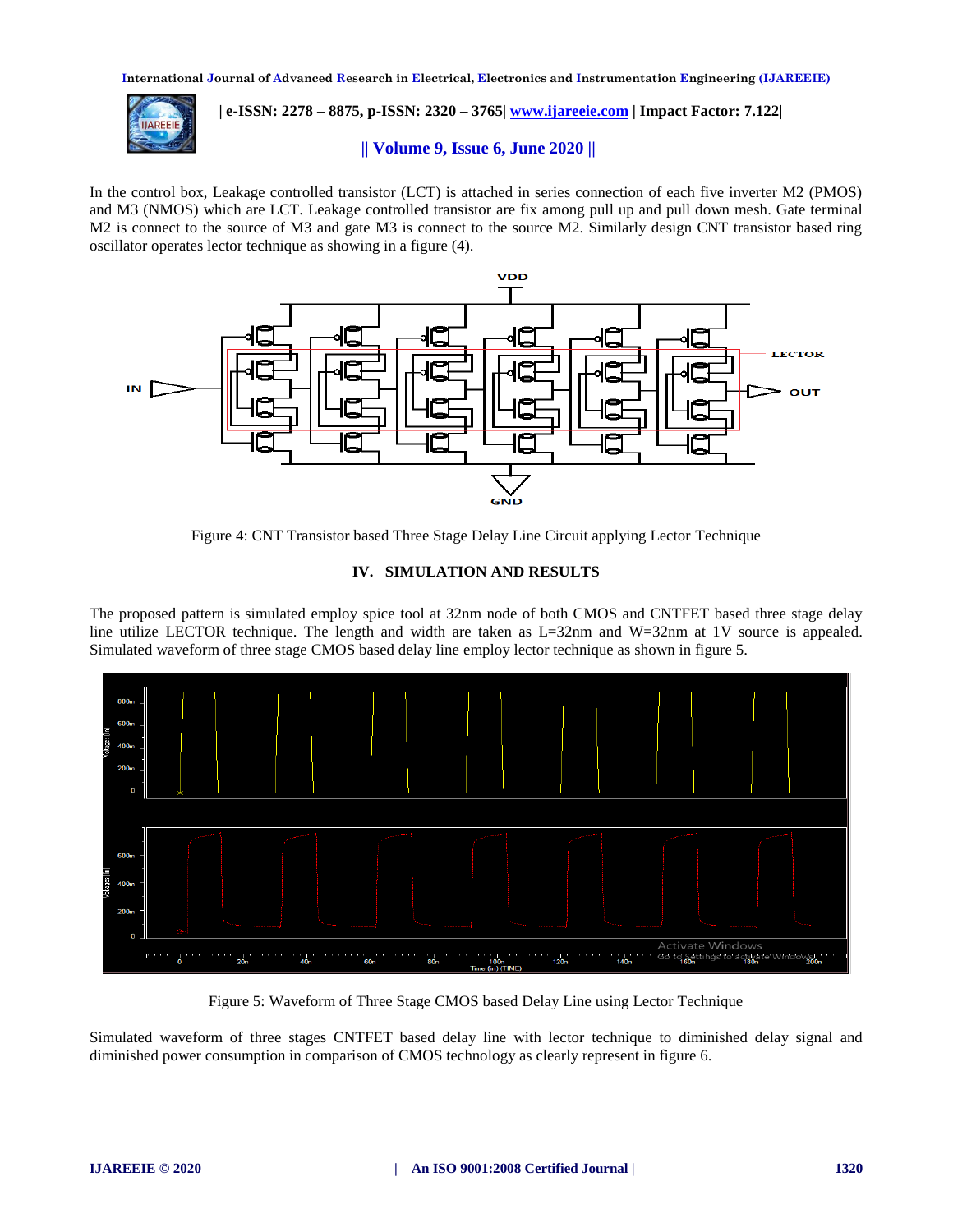**| e-ISSN: 2278 – 8875, p-ISSN: 2320 – 3765| [www.ijareeie.com](http://www.ijareeie.com/) | Impact Factor: 7.122|** 

**|| Volume 9, Issue 6, June 2020 ||** 



Figure 6: Waveform of Three Stages CNTFET based Delay Line with Lector Technique

In fashionable physical science manure, high performance of integrated circuits (ICs), actually five hundredth of the entire mode of energy is dissolve because of the sweep power, with extra transistors integrated on-chip, sweep currents will quickly govern the entire power consumption of high performance ICs. Relation between leakage current and power is given by

$$
Please = \text{lleak.Vdd} \tag{1}
$$

Where,

 $P<sub>leak</sub> =$  leakage power

 $I<sub>leak</sub> =$ leakage current

Vdd = Supply voltage

In this relation we have to determine leakage power as well as leakage current. When supply voltage is 1V then leakage power and leakage current are same but in opposite direction.

Table 1- comparison with CMOS,CNT, lector CMOS, and lector CNT with spice tools.

|                                 | <b>Delay Line</b>   |                     |                              |                             |
|---------------------------------|---------------------|---------------------|------------------------------|-----------------------------|
| <b>Performance</b><br>parameter | <b>CMOS</b>         | <b>CNT</b>          | <b>LECTOR</b><br><b>CMOS</b> | <b>LECTOR</b><br><b>CNT</b> |
| <b>Technology</b>               | 32nm                | 32nm                | 32nm                         | 32nm                        |
| <b>Supply voltage</b>           | 1V                  | 1V                  | 1V                           | 1V                          |
| <b>Delay</b>                    | 10.9 <sub>n</sub> S | 10.8 <sub>n</sub> S | 10.4nS                       | 10.2nS                      |
| Leakage power                   | 1.595nW             | 0.843nW             | 0.98nW                       | 0.45nW                      |
| Leakage current                 | 1.595nA             | 0.843nA             | 0.98nA                       | 0.45nA                      |

Table 1 illustrates the simulation results of Delay Line. In CMOS based Delay Line with the help of LECTOR technique gives leakage power is 0.98nW and delay is 10.4nS is to be determined with the help of SPICE simulation tools. CNTFET based Delay Line leakage power was diminished to 0.45nW and delay is reduced to 10.2nS at 1V power Supply. Graphical representation of all Parameter was determined in both CMOS and CNTFET as shown in Figure.